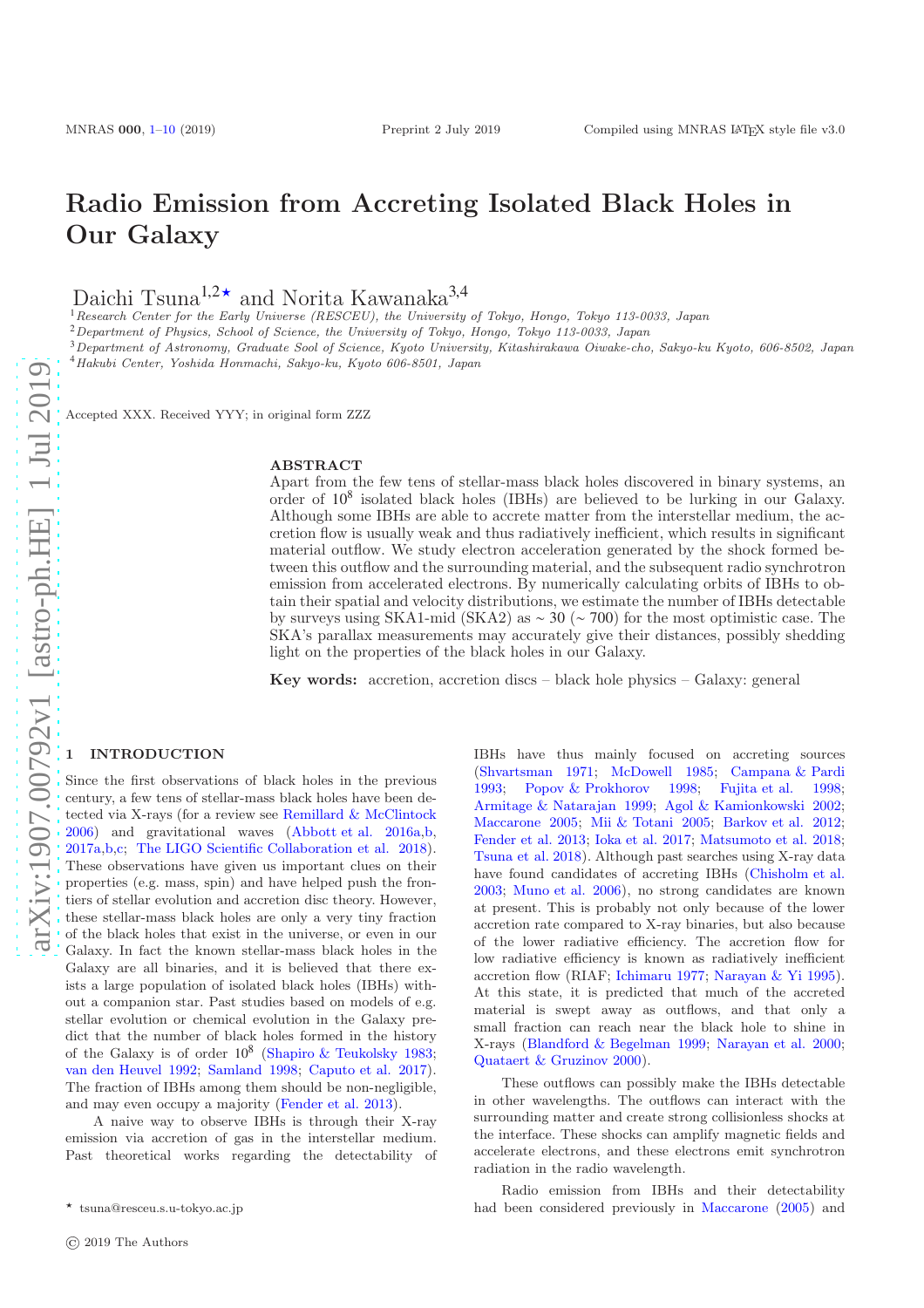# 2 D.Tsuna et al.

[Fender et al.](#page-8-7) [\(2013](#page-8-7)). These works obtained radio luminosities of the IBHs by utilizing the radio/X-ray luminosity correlation  $L_R \propto L_X^{0.7}$  known for black hole binaries in the low/hard state [\(Corbel et al. 2003](#page-8-23); [Gallo et al. 2003](#page-8-24), [2006;](#page-8-25) [Corbel et al. 2013](#page-8-26)). The correlation has been explained by kinetic energy dissipation of a jet being launched from the black hole [\(Fender 2001;](#page-8-27) Körding et al. 2006), but some radio-quiet population that deviate from this correlation is known [\(Coriat et al. 2011](#page-8-29); [Gallo et al. 2012](#page-8-30)). The radio emission mechanism proposed in this paper is more general and do not rely on the extrapolation of empirical radio/Xray correlation down to the dimmest luminosities yet to be probed by observations.

Radio astronomy is expected to be revolutionized by the upcoming Square Kilometer Array (SKA), whose expected sensitivity surpasses existing radio surveys by orders of magnitude<sup>[1](#page-1-0)</sup>. SKA is planned to be constructed in two phases: phase 1 (SKA1), and phase 2 (SKA2). The covered frequency is from 50 MHz to 15 GHz, with its highest sensitivity in the GHz regime. We propose in this paper that IBHs can be one of the promising targets for SKA, and aim to give an estimate on the number of detectable IBHs in the whole Galaxy by the two SKA phases.

This paper is organized as follows. In Section [2,](#page-1-1) our model of radio emission and the setup of our calculations are presented. In Section [3](#page-4-0) we show our prospects for detecting these radio emission by SKA1 and SKA2. We discuss in Section [4](#page-6-0) the possibility of obtaining the properties of the detectable IBHs from radio and multi-wavelength observations, as well as possible caveats in our calculations. We conclude in Section [5.](#page-8-0)

## <span id="page-1-1"></span>2 FORMULATIONS

## 2.1 RIAF Accretion and outflow

Let us consider a black hole of mass  $M_{\rm BH}$  and velocity  $v_{\rm BH}$ , plunging into a gas cloud of density  $\rho$  and sound speed  $c_{\text{ISM}}$ . The accretion rate in the outermost region can be approximated by Bondi's formula [\(Bondi 1952\)](#page-8-31):

$$
\dot{M}_B \approx 4\pi \frac{(GM_{\text{BH}})^2}{v^3} \rho
$$
  
  $\sim 3.7 \times 10^{16} \text{ g s}^{-1} \left(\frac{v}{10 \text{ km s}^{-1}}\right)^{-3} \left(\frac{M_{\text{BH}}}{10 M_{\odot}}\right)^2 \left(\frac{\rho}{10^3 \text{ cm}^{-3} m_p}\right)$  (1)

where we have defined  $v = (v_{BH}^2 + c_{ISM}^2)^{1/2}$ , and *G* and  $m_p$ are the gravitational constant and proton mass respectively. This accretion rate is much smaller than the Eddington accretion rate

$$
\dot{M}_{\rm Edd} \approx 1.4 \times 10^{19} \, \text{g s}^{-1} \left( \frac{M_{\rm BH}}{10 \, M_{\odot}} \right) \left( \frac{\eta_{\rm std}}{0.1} \right)^{-1},\tag{2}
$$

where  $\eta_{\text{std}}$  is the radiation efficiency of the standard disc.

When the mass accretion rate is much smaller than  $\dot{M}_{\text{Edd}}$ , the flow will be represented by the so-called radiatively-inefficient accretion flow (RIAF), where radiative cooling will not be efficient and the heat dissipated

by viscosity is transported inwards by advection [\(Ichimaru](#page-8-20) [1977](#page-8-20); [Narayan & Yi 1995](#page-8-21); [Kato et al. 2008](#page-8-32)). [Narayan & Yi](#page-8-21) [\(1995](#page-8-21)) have found that the transition from a standard disc [\(Shakura & Sunyaev 1973](#page-9-10)) to a RIAF depends on the strength of the viscosity in the accretion flow. For the viscosity parameter  $\alpha = 0.1{\text{-}}0.3$ , this transition is estimated to be around  $10^{-2}-10^{-1}M_{\text{Edd}}$  [\(Narayan 2005](#page-8-33); [Kato et al. 2008](#page-8-32)). In this work we assume the threshold is at  $10^{-1} M_{\rm Edd}$ .

In the RIAF regime the internal energy advected inward in the accretion flow can launch an outflow from the inner disc region, which suppresses the accretion on to the central black hole from the Bondi accretion rate. This is considered to be the case for Sgr A\*, whose bolometric luminosity is observed [\(Baganoff et al. 2003](#page-8-34)) to be much smaller than that inferred from the standard disc model assuming Bondi accretion rate.

Outflows for RIAFs are speculated to occur due to the gas in the accretion flow being unbound [\(Narayan & Yi](#page-8-21) [1995](#page-8-21); [Blandford & Begelman 1999\)](#page-8-22), and/or by magnetic field amplification inside the disc that creates turbulence and high magnetic pressure. Hydrodynamical and MHD simulations support that either or both of these two processes make significant contributions in the production of outflows (see [Perna et al. 2003](#page-9-11); [Kato et al. 2008](#page-8-32), for a review).

One of the representations for this accretion flow is the self-similar solution obtained by [Blandford & Begelman](#page-8-22) [\(1999](#page-8-22)), where they assumed that the accretion rate scales with radius as  $\dot{M}(r) \propto r^p$ . Some works indicate that RIAF can become convectively unstable, due to the increase in gas entropy as heat is advected to the centre [\(Narayan et al.](#page-9-8) [2000](#page-9-8); [Quataert & Gruzinov 2000](#page-9-9)). These works have found a solution known as a convection-dominated accretion flow (CDAF), where the power-law index becomes  $p \approx 1$ .

The properties of the outflow can be estimated by assuming the radial profile of the outflow rate and the velocity of the outflow. We assume that the radial profile of the accretion rate is a power-law following previous works, and that  $\dot{M} = \dot{M}_B$  at the outer edge of the RIAF  $r = r_{\text{out}}$ . The matter inflow rate as a function of radius is then

$$
\dot{M} = \dot{M}_B \left(\frac{r}{r_{\text{out}}}\right)^p.
$$
\n(3)

We further assume that the velocity of the outflow is similar to the escape velocity at the radius where it is launched  $v_{\text{esc}} \sim \sqrt{2GM_{\text{BH}}/r} \propto r^{-1/2}$ . The outflow rate and power becomes

$$
\dot{M}_{\text{out}} \sim \int_{r_{\text{in}}}^{r_{\text{out}}} \frac{\mathrm{d}\dot{M}}{\mathrm{d}r} \mathrm{d}r \sim \dot{M}_B \left[ 1 - \left(\frac{r_{\text{in}}}{r_{\text{out}}}\right)^p \right] \equiv (1 - \lambda)\dot{M}_B, \tag{4}
$$

and

,

$$
L_{\text{out}} = \int_{r_{\text{in}}}^{r_{\text{out}}} \frac{1}{2} \frac{d\dot{M}}{dr} v_{\text{esc}}^2 dr = \frac{p(\lambda - \lambda^{1/p})}{1 - p} \dot{M}_B \frac{GM_{\text{BH}}}{r_{\text{in}}}.
$$
 (5)

Here  $\lambda \equiv (r_{\rm in}/r_{\rm out})^p \ll 1$  corresponds to the fraction of accreted matter that actually reaches the BH. The values of  $\lambda$  and  $p$  are uncertain, both theoretically and observationally. Observations of nearby active galaxies give a typical value of around  $\lambda \sim 0.01$  [\(Pellegrini 2005](#page-9-12)). The small number of X-ray detections of accreting neutron stars by ROSAT gives a limit of  $\lambda \lesssim 10^{-3}$  [\(Perna et al. 2003](#page-9-11)), but the situation can be different for black holes that do not have strong magnetic fields or rigid surfaces. For the power-law index *p*,

<span id="page-1-0"></span><sup>1</sup> <https://astronomers.skatelescope.org/ska/>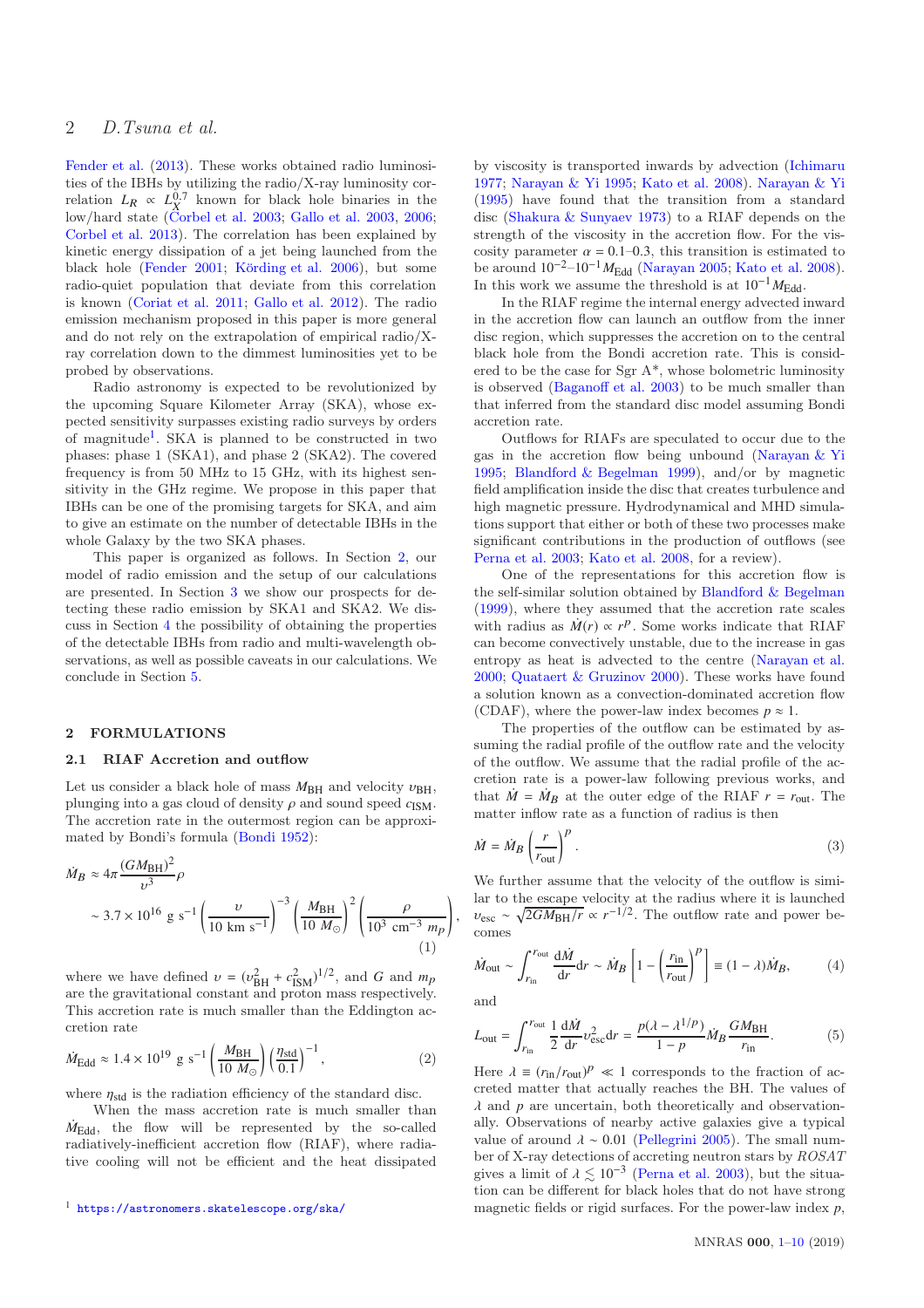hydrodynamical and MHD simulations agree with a value of  $p = 0.5-1$  (see [Perna et al. 2003](#page-9-11)). However a fit to the observed spectral energy distribution of Sgr A\* prefers a smaller a value of  $p = 0.27$  [\(Yuan et al. 2003](#page-9-13)). In this work we assume  $\lambda$  and  $p$  in the range  $10^{-3} < \lambda < 0.1$  and  $0 < p < 1$ . The outflow power is calculated as a function of  $\lambda$  and  $p$  as  $L_{\text{out}} \approx 1.7 \times 10^{35} \text{ erg s}^{-1}$ 

$$
\left(\frac{\tilde{\lambda}}{0.03}\right) \left(\frac{\nu}{10 \text{ km s}^{-1}}\right)^{-3} \left(\frac{M_{\text{BH}}}{10 M_{\odot}}\right)^{2} \left(\frac{\rho}{10^{3} \text{ cm}^{-3} m_{p}}\right) \left(\frac{r_{\text{in}}/r_{\text{S}}}{3}\right)
$$
\n(6)

<span id="page-2-1"></span>−<sup>1</sup>

where

$$
\tilde{\lambda} \equiv \left[ \frac{p(\lambda - \lambda^{1/p})}{1 - p} \right],\tag{7}
$$

and  $r<sub>S</sub>$  is the BH's Schwarzschild radius. A profile of the parameter  $\tilde{\lambda}$  is plotted in Figure [1](#page-2-0) as a function of  $\lambda$  and *p*. For our simple accretion disc model, we can consider the range of values that  $\tilde{\lambda}$  can take. A natural condition that  $r_{\text{out}} < r_B$ , where

$$
r_B \sim GM_{\rm BH}/v^2 \sim 1.3 \times 10^{15} \text{ cm} \left(\frac{v}{10 \text{ km s}^{-1}}\right)^{-2} \left(\frac{M_{\rm BH}}{10 M_{\odot}}\right)
$$
 (8)

is the Bondi radius, imposes a constraint on  $\tilde{\lambda}$  as being above the black solid line in Figure [1.](#page-2-0) This leads to  $\lambda \gtrsim 2 \times 10^{-3}$ . Furthermore, the value of  $\tilde{\lambda}$  for the case where  $r_{\text{out}} = 10^3 r_{\text{in}}$ is shown in Figure [1](#page-2-0) as a dotted line. In this case,  $\tilde{\lambda}$  takes values of  $10^{-2} \lesssim \tilde{\lambda} \lesssim 5 \times 10^{-2}$ .

The typical outflow velocity is

$$
v_{\text{out}} \sim \sqrt{\frac{2L_{\text{out}}}{\dot{M}_{\text{out}}}} \sim 0.1c \left(\frac{\tilde{\lambda}/(1-\lambda)}{0.03}\right)^{1/2} \left(\frac{r_{\text{in}}/r_{\text{S}}}{3}\right)^{-1/2},
$$
 (9)

which is scale-free if  $p$ ,  $\lambda$  and  $r_{\text{in}}/r_{\text{S}}$  do not depend on the size of the BH. For the rest of our work we approximate as 1 −  $\lambda \approx 1$  to reduce the extra dependence on  $\lambda$ . This will lead to a slightly more conservative estimate on  $v_{\text{out}}$  and the radio emission.

#### 2.2 Shock Formation and Electron Acceleration

The outflow collides with the interstellar medium and forms a shock at the interface, as  $v_{\text{out}}$  is much larger than the sound speed inside the ISM,  $c_{\text{ISM}} \lesssim 100 \text{ km s}^{-1}$ . The particle number density in the ISM is low enough that the shock will be collisionless. In this case, magnetic fields are amplified, and electrons are shock-accelerated through the diffusive shock acceleration mechanism (for a review see e.g. [Blandford & Eichler 1987\)](#page-8-35).

The location of the termination shock corresponds to where the outflow's ram pressure balances the ISM inertia [\(Barkov et al. 2012\)](#page-8-15). Assuming the outflow is isotropic, its radius is

$$
R_{\rm TS} \sim \sqrt{\frac{2L_{\rm out}}{\rho v^2 4\pi v_{\rm out}}} \sim 7.1 \times 10^{16} \text{ cm} \left(\frac{\tilde{\lambda}}{0.03}\right)^{1/4} \left(\frac{v}{10 \text{ km s}^{-1}}\right)^{-5/2} \left(\frac{M_{\rm BH}}{10 M_{\odot}}\right) \left(\frac{r_{\rm in}/r_{\rm S}}{3}\right)^{-1/4}, \quad (10)
$$

which is generally larger than the Bondi radius.



<span id="page-2-0"></span>**Figure 1.** Values of  $\tilde{\lambda}$ , defined in equation [\(7\)](#page-2-1), as a function of  $p$  and  $\lambda$ . The solid line shows the case where the accretion disc's outer edge radius  $r_{\text{out}}$  is equal to the Bondi radius  $r_B$ . The dashed line shows the case where the accretion disc's outer edge radius is  $10^3$  times the inner edge radius  $r_{\text{in}}$ .

Let us estimate the strength of the amplified magnetic field and the amount of non-thermal electrons accelerated at the terminal shock. We consider a stable one-zone system where a fraction  $\epsilon_B$  of the internal energy density at the shocked region is transferred to the magnetic field, and a fraction  $\epsilon_e$  is used to accelerate the electrons to relativistic energies. We can write

<span id="page-2-3"></span><span id="page-2-2"></span>
$$
V_{\rm sh} \frac{B^2}{8\pi} \sim \epsilon_B L_{\rm out} \frac{R_{\rm TS}}{\nu_{\rm out}} \tag{11}
$$

$$
V_{\rm sh}\langle e_e \rangle \sim \epsilon_e L_{\rm out} \frac{R_{\rm TS}}{v_{\rm out}},\tag{12}
$$

where  $B$  is the magnetic field strength,  $V_{\text{sh}}$  is the volume of the shocked region, and  $\langle e_e \rangle$  is the average energy density of the accelerated electrons. We assume that the volume of the shocked region is comparable to the volume enclosed within radius  $R_{\text{TS}}$ , i.e.  $V_{\text{sh}} \sim 4\pi R_{\text{TS}}^3/3$ . Then equation [\(11\)](#page-2-2) gives

<span id="page-2-4"></span>
$$
B \sim 79 \mu \text{G} \left(\frac{\epsilon_B}{0.1}\right)^{1/2} \left(\frac{\rho}{10^3 \text{ cm}^{-3} \text{ m}_p}\right)^{1/2} \left(\frac{v}{10 \text{ km s}^{-1}}\right). \tag{13}
$$

Assuming a power-law spectrum for the accelerated electrons as  $n(\gamma_e) d\gamma_e = n_0 \gamma_e^{-q} d\gamma_e$  ( $\gamma_{\text{min}} < \gamma < \gamma_{\text{max}}$ , 2 < *q* < 3), we can estimate  $n_0$  by setting  $\gamma_{\text{min}}$  and  $\gamma_{\text{max}}$  and solving equation [\(12\)](#page-2-3). Recent particle-in-cell simulations of diffusive shock acceleration give an estimate on the minimum Lorentz factor of the non-thermal electrons as

$$
\gamma_{\min} - 1 = \frac{\zeta_e}{2} \frac{m_p}{m_e} \left(\frac{\nu_{\text{out}}}{c}\right)^2 \sim 3.7 \left(\frac{\zeta_e}{0.4}\right) \left(\frac{\nu_{\text{out}}}{0.1c}\right)^2,\tag{14}
$$

where  $\zeta_e \approx 0.4$  [\(Park et al. 2015](#page-9-14)) is the efficiency of the kinetic energy of protons being transferred to electrons. Hereafter we use the value  $\zeta_e = 0.4$ , as was done in other works that considered radio transients by mildly relativistic outflows [\(Murase et al. 2016](#page-8-36); [Kimura et al. 2017;](#page-8-37) [Kashiyama et al. 2018](#page-8-38)). We note that this estimate on  $\gamma_{\min}$ may be inaccurate for outflow velocities much lower than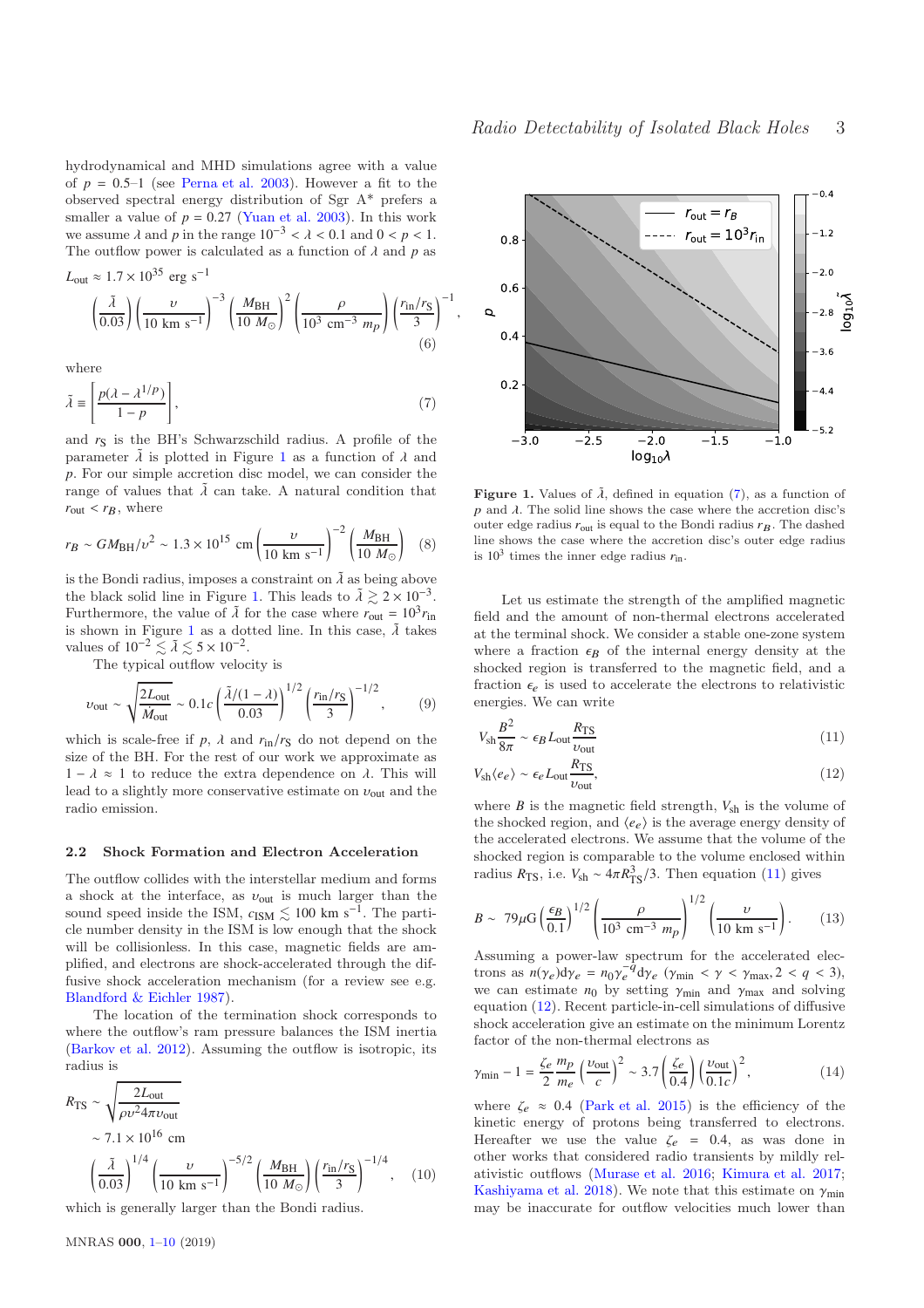# 4 D.Tsuna et al.

∼ 0.1*c*. The maximum Lorentz factor of the electrons is given by the condition that the acceleration timescale must be smaller than the dynamical timescale and the synchrotron timescale. Each timescale is estimated to be

$$
t_{\text{acc}} \sim \frac{20\eta}{3} \frac{cE_e}{eBv_{\text{out}}^2}
$$
  
~ 0.3 yr  $\left(\frac{\eta}{10}\right) \left(\frac{E_e}{1 \text{ TeV}}\right) \left(\frac{B}{79 \mu\text{G}}\right)^{-1} \left(\frac{v_{\text{out}}}{0.1c}\right)^{-2}$  (15)

$$
t_{\rm dyn} \sim \frac{R_{\rm TS}}{v_{\rm out}} \sim 0.7 \text{ yr} \left( \frac{R_{\rm TS}}{7.1 \times 10^{16} \text{ cm}} \right) \left( \frac{v_{\rm out}}{0.1c} \right)^{-1}
$$
 (16)

$$
t_{\rm syn} \sim \frac{6\pi m_e^2 c^3}{\sigma_{\rm T} B^2 E_e} \sim 2 \times 10^3 \text{ yr} \left(\frac{B}{79 \ \mu\text{G}}\right)^{-2} \left(\frac{E_e}{1 \text{ TeV}}\right)^{-1},\tag{17}
$$

where  $e, m_e, E_e$  are respectively the electron's charge, mass, and energy,  $\eta$  is the Bohm diffusion factor, and  $\sigma_T$  is the Thomson cross section. Hence the maximum energy is almost always limited by the dynamical timescale rather than the synchrotron timescale. In this case,

$$
E_{\text{max}} \sim 3 \text{ TeV} \left(\frac{\eta}{10}\right)^{-1} \left(\frac{B}{79 \mu \text{G}}\right) \left(\frac{v_{\text{out}}}{0.1c}\right) \left(\frac{R_{\text{TS}}}{7.1 \times 10^{16} \text{ cm}}\right), \quad (18)
$$
 or

$$
\gamma_{\text{max}} \sim 5 \times 10^6 \left(\frac{\eta}{10}\right)^{-1} \left(\frac{B}{79 \ \mu G}\right) \left(\frac{v_{\text{out}}}{0.1c}\right) \left(\frac{R_{\text{TS}}}{7.1 \times 10^{16} \text{ cm}}\right). \tag{19}
$$

Thus the average electron energy density in equation [\(12\)](#page-2-3) is

$$
\langle e_e \rangle \sim \int_{\gamma_{\rm min}}^{\gamma_{\rm max}} (\gamma_e m_e c^2) n(\gamma_e) \mathrm{d}\gamma_e \sim f n_0 m_e c^2,\tag{20}
$$

where

$$
f = \int_{\gamma_{\min}}^{\gamma_{\max}} \gamma_e^{1-q} \, \mathrm{d}\gamma_e \,. \tag{21}
$$

If we vary *q* from 2 to 3, the factor *f* changes from ∼  $log(\gamma_{max}/\gamma_{min})$  to ~  $\gamma_{min}^{-1}$ , which are from ~ 14 to ~ 0.2 in the case of  $\gamma_{\text{min}} \sim 5$  and  $\gamma_{\text{max}} \sim 5 \times 10^6$ . From equation [\(12\)](#page-2-3) we obtain

$$
n_0 \sim \frac{\epsilon_e L_{\text{out}}}{(V_{\text{sh}}/R_{\text{TS}})\nu_{\text{out}} f m_e c^2}
$$
  
~ 
$$
\sim 3.1 \times 10^{-4} \text{ cm}^{-3}
$$
  
~ 
$$
\times f^{-1} \left(\frac{\epsilon_e}{0.1}\right) \left(\frac{\rho}{10^3 \text{ cm}^{-3} m_p}\right) \left(\frac{\nu}{10 \text{ km s}^{-1}}\right)^2 \left(\frac{\nu_{\text{out}}}{0.1c}\right). \tag{22}
$$

Thus the number of electrons that become accelerated is a very small fraction of the entire electrons available ( $\sim \rho/m_p$ ). The bulk of the electrons constitute a thermal population, probably obeying the Maxwell-Boltzmann statistics up to a trans-relativistic velocity. In the following calculations we neglect the contribution from thermal electrons, because with the magnetic field considered (equation [13\)](#page-2-4) only nonthermal relativistic electrons can radiate in the GHz band via synchrotron (see next subsection).

#### 2.3 Radio Synchrotron Emission

The typical frequency of the synchrotron emission is given as a function of the electron Lorentz factor  $\gamma_e$  by

$$
v_{\rm syn}(\gamma_e) \sim \frac{eB}{2\pi m_e c} \gamma_e^2 \sim 1.4 \text{ GHz} \left(\frac{B}{79 \ \mu\text{G}}\right) \left(\frac{\gamma_e}{2500}\right)^2,\tag{23}
$$

which means that the synchrotron emission from nonthermal electrons is observed in the GHz band if they could be accelerated up to ∼ GeV energies. From equation [\(18\)](#page-3-0), this condition is easily satisfied in the present case. The formula for the synchrotron spectrum from electrons with a power-law energy distribution is given by [\(Rybicki & Lightman 1979\)](#page-9-15)

$$
P_{\nu, \text{syn}} = \frac{\sqrt{3}e^3 n_0 B \sin \alpha}{2\pi m_e c^2 (q+1)} \Gamma\left(\frac{3q+19}{12}\right) \Gamma\left(\frac{3q-1}{12}\right) \left(\frac{2\pi m_e c \nu}{3eB \sin \alpha}\right)^{-(q-1)/2} (24)
$$

<span id="page-3-1"></span>.

Here  $\alpha$  is the pitch angle and  $\Gamma(x)$  is the Gamma function. For example, assuming a relatively hard spectrum of  $q =$ 2.2, the synchrotron luminosity per unit volume, time, and frequency becomes

<span id="page-3-0"></span>
$$
P_{\nu, \text{syn}} \sim 3.3 \times 10^{-35} \text{ erg s}^{-1} \text{ cm}^{-3} \text{ Hz}^{-1}
$$
  
 
$$
\times (\sin \alpha)^{1.6} \left(\frac{\epsilon_e}{0.1}\right) \left(\frac{\epsilon_B}{0.1}\right)^{0.8} \left(\frac{\nu}{10 \text{ km s}^{-1}}\right)^{3.6}
$$
  
 
$$
\times \left(\frac{\rho}{10^3 \text{ cm}^{-3} \text{ m}_p}\right)^{1.8} \left(\frac{\nu_{\text{out}}}{0.1c}\right) \left(\frac{\nu}{1 \text{ GHz}}\right)^{-0.6}.
$$
 (25)

Therefore, the flux can be estimated as

$$
F_{\nu} \sim \frac{P_{\nu, \text{syn}} V_{\text{sh}}}{4\pi D^2}
$$
  
~0.65  $\mu$ Jy  
~(sin  $\alpha$ )<sup>1.6</sup>  $\left(\frac{\epsilon_{\rho}}{0.1}\right) \left(\frac{\epsilon_{B}}{0.1}\right)^{0.8} \left(\frac{\nu}{10 \text{ km s}^{-1}}\right)^{-3.9} \left(\frac{\rho}{10^3 \text{ cm}^{-3} m_p}\right)^{1.8}$   
 $\times \left(\frac{\tilde{\lambda}}{0.03}\right)^{5/4} \left(\frac{M_{\text{BH}}}{10 M_{\odot}}\right)^3 \left(\frac{r_{\text{in}}/r_{\text{S}}}{3}\right)^{-5/4} \left(\frac{D}{8 \text{ kpc}}\right)^{-2}$ . (26)

Here *D* is the distance from the source to Earth, and  $D \approx 8$ kpc corresponds to IBHs near the bulge region. A notable point is that the flux is very sensitive to  $\nu$  and  $\rho$ , with dependence

$$
F_{\nu} \propto \nu^{(q-10)/2} \rho^{(q+5)/4}.
$$
 (27)

Hence the IBHs detectable by radio surveys are likely to be in a relatively slow velocity with respect to the ISM  $(v \geq c_{\text{ISM}})$  and/or in dense parts of the ISM. This is the same trend with IBHs detectable with X-ray observations [\(Tsuna et al. 2018\)](#page-9-7), which implies that multi-wavelength observations are meaningful for these sources.

The absorption coefficient of electrons with a powerlaw energy distribution can be calculated by the following formula [\(Rybicki & Lightman 1979](#page-9-15))

$$
\alpha(\nu) = \frac{\sqrt{3}e^3}{8\pi m_e} \left(\frac{3e}{2\pi m_e^3 c^5}\right)^{q/2}
$$
  

$$
n_0(m_e c^2)^q (B \sin \alpha)^{(q+2)/2} \Gamma\left(\frac{3q+2}{12}\right) \Gamma\left(\frac{3q+22}{12}\right) \nu^{-(q+4)/2}.
$$
  
(28)

Substituting  $q = 2.2$  for example, the optical depth due to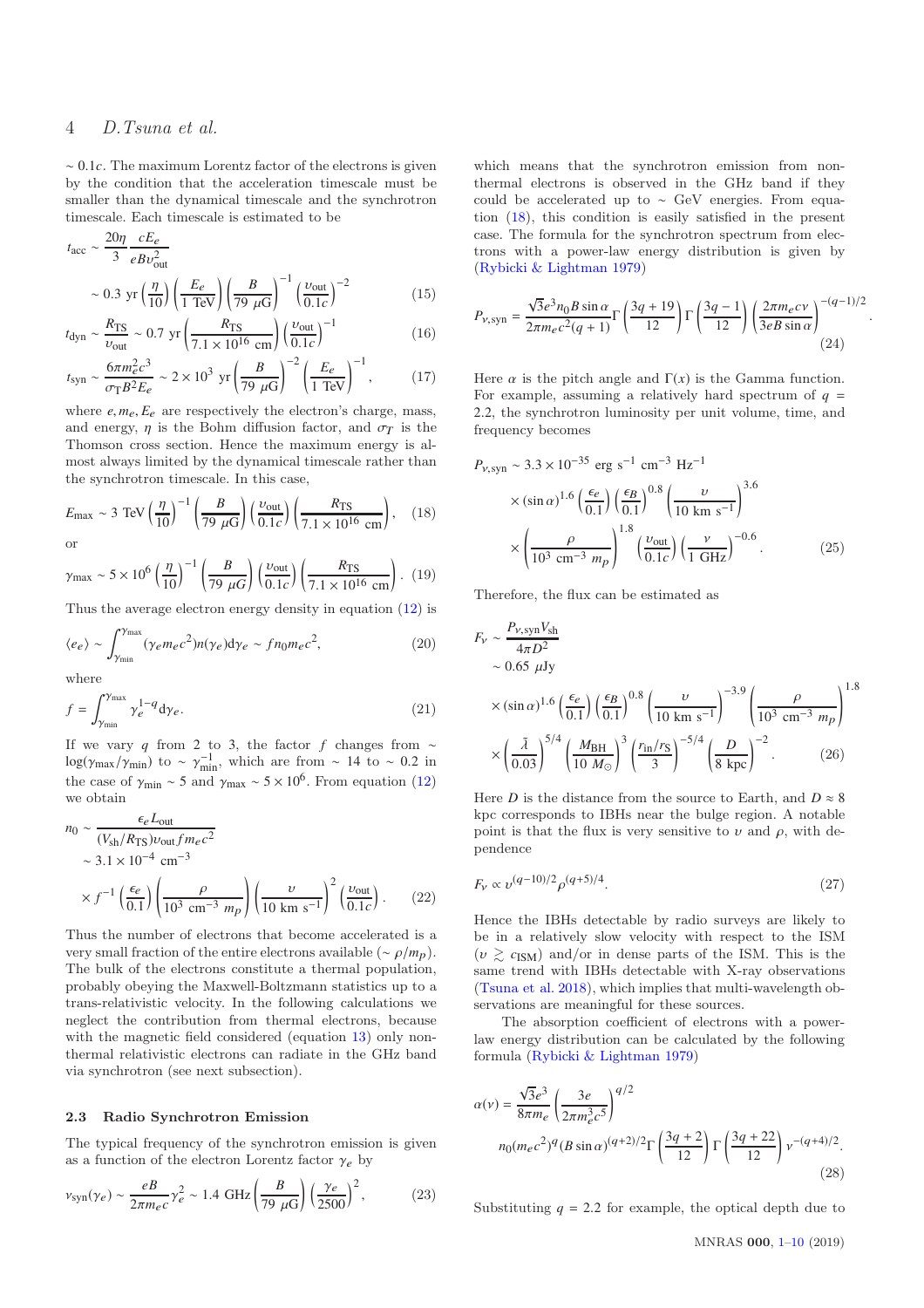self-absorption is

$$
\tau \sim \alpha R_{\text{TS}} \sim 1 \times 10^{-18} \left( \frac{R_{\text{TS}}}{7.1 \times 10^{16} \text{ cm}} \right) (\sin \alpha)^{2.1} \times \left( \frac{n_0}{3 \times 10^{-4} \text{ cm}^{-3}} \right) \left( \frac{B}{79 \ \mu\text{G}} \right)^{2.1} \left( \frac{\nu}{1 \text{ GHz}} \right)^{-3.1} \ll 1. \tag{29}
$$

Thus we can neglect the effect of self-absorption as long as we consider the emission in the GHz band.

#### 2.4 Distribution of IBHs and ISM

We use the same spatial, velocity, and mass distributions of IBHs previously modelled in [Tsuna et al.](#page-9-7) [\(2018](#page-9-7)). We assume the total number of IBHs born in the past in the Galaxy to be  $10^8$ , roughly consistent with past estimates (e.g. [Shapiro & Teukolsky 1983;](#page-9-2) [van den Heuvel 1992;](#page-9-3) [Samland](#page-9-4) [1998](#page-9-4); [Fender et al. 2013](#page-8-7); [Caputo et al. 2017\)](#page-8-6). The distribution of black holes at birth is assumed to have disc and bulge components, whose birth locations and histories are modelled to follow the observed stellar profiles in the Galaxy. Using cylindrical coordinates  $(r, \theta, z)$ , the black holes from the disc are modelled to form uniformly from 10 Gyrs ago to now, with a radial profile of  $\propto \exp(-r/r_d)$  with  $r_d = 2.15$ kpc [\(Licquia & Newman 2015\)](#page-8-39), and uniformly in  $|z| < h$ , where  $h = 75$  pc is the scale height of molecular clouds in our Galaxy. The black holes from the bulge are modelled to form uniformly from 10 to 8 Gyrs ago, with a spherical exponential profile of  $\propto \exp(-R/R_b)$  (where  $R = \sqrt{r^2 + z^2}$  and  $R_b = 120$  pc; [Sofue 2013](#page-9-16)).

We calculate the initial velocity of each BH by the sum of the progenitor star's velocity and the natal kick. We assume progenitors from the disc follows the Galactic rotation curve approximated as

$$
v_{\theta} = \begin{cases} 265 - 1875(r - 0.2)^2 & \text{km s}^{-1} & \text{(for } r < 0.2) \\ 225 + 15.625(r - 1.8)^2 & \text{km s}^{-1} & \text{(for } 0.2 < r < 1.8) \\ 225 + 3.75(r - 1.8) & \text{km s}^{-1} & \text{(for } 1.8 < r < 5.8) \\ 240 & \text{km s}^{-1} & \text{(for } r > 5.8), \end{cases} \tag{30}
$$

where  $r$  is in kpc. The progenitor stars from the bulge are assumed to have a Maxwell-Boltzmann distribution with mean 130 km s−<sup>1</sup> [\(Kunder et al. 2012](#page-8-40)). The natal kick velocity given upon a BH at its birth is assumed to have a Maxwell-Boltzmann distribution with its mean speed  $v_{\text{avg}}$  varying from 50 km s<sup>-1</sup> to 400 km s<sup>-1</sup>. The spatial and velocity distributions of the IBHs are then obtained by a fourth-order Runge-Kutta calculation of the orbits of each BH under the Galactic potential model of [Irrgang et al.](#page-8-41) [\(2013\)](#page-8-41) (their Model II). The mass distribution of black holes is assumed to be a Gaussian profile of mean 7.8  $M_{\odot}$  and standard deviation 1.2  $M_{\odot}$  (Özel et al. 2010).

We also use the same setting for the ISM as [Tsuna et al.](#page-9-7) [\(2018](#page-9-7)) that assumed to have five phases [\(Bland-Hawthorn & Reynolds 2000\)](#page-8-42), which have different scale heights, densities and sound speeds (Table [1;](#page-5-0) see also [Agol & Kamionkowski 2002](#page-8-12); [Ioka et al. 2017](#page-8-16); [Tsuna et al.](#page-9-7) [2018](#page-9-7)). The gas particle densities of the densest two phases, molecular clouds and cold H I, are assumed to obey a powerlaw of index 2.8 and 3.8 respectively, with a range of

10<sup>2</sup> cm<sup>-3</sup> ≤ *n* ≤ 10<sup>5</sup> cm<sup>-3</sup> and 10 cm<sup>-3</sup> ≤ *n* ≤ 10<sup>2</sup> cm<sup>-3</sup> respectively. The distribution of the filling fraction of each phase in the Galaxy is calibrated with the observed surface density profile of  $H_2$  and H<sub>I</sub> gases from [Nakanishi & Sofue](#page-8-43) [\(2016](#page-8-43)). We assume an average particle mass of  $2.72m_p$  for molecular clouds and 1.36*m*p for atomic clouds. The effective sound speed of each phase, that includes the turbulent velocity which is important in cold phases, is set to  $c_s = 3.7(n/100 \text{ cm}^{-3})^{-0.35} \text{ km s}^{-1}$  for molecular clouds [\(Mii & Totani 2005](#page-8-14)),  $c_s = 150 \text{ km s}^{-1}$  for the hottest H<sub>II</sub> phase, and 10 km  $s^{-1}$  for the other three phases [\(Ioka et al.](#page-8-16) [2017](#page-8-16)).

#### <span id="page-4-0"></span>3 RESULTS

We present the results on the number of IBHs detectable by future radio observations. As it is clear from the previous section, the radio flux and detectability depends on a number of model parameters. We first show the results using the parameters defined in Table [2,](#page-5-1) which we define as the "optimistic" case. Then the dependence of our results on the model parameters is studied.

We consider the upcoming SKA1-mid, whose expected sensitivity is  $A_{\text{eff}}/T_{\text{sys}} \approx 2 \times 10^3 \text{ m}^2 \text{ K}^{-1}$  at 950 – 1760 MHz, and the planned SKA2 whose sensitivity is expected to be about an order of magnitude higher than SKA1 at the same frequency band. Here *A*eff and *T*sys are the effective area and the system temperature respectively. We adopt the expected sensitivity in the SKA All Sky Mid-Frequency Continuum Survey [\(Norris et al. 2015](#page-9-18); [Prandoni & Seymour 2015](#page-9-19)), and set the  $5\sigma$  flux limit to 20  $\mu$ Jy for SKA1-mid and 0.5  $\mu$ Jy for SKA2 respectively. We compare this sensitivity with the source flux at 1 GHz obtained for each IBH (equation [\(24\)](#page-3-1), averaged over pitch angle  $\alpha$ ), and regard the source as detectable if the source flux is larger than the sensitivity. We assume the Earth to be on the Galactic plane  $(z = 0)$  with  $r = 8.3$  kpc, which is consistent with the Galactic potential we adopt from [Irrgang et al.](#page-8-41) [\(2013](#page-8-41)).

Figure [2](#page-5-2) shows the cumulative radio source counts, for a few different values of the average kick magnitude and parameter  $\tilde{\lambda}$ . We see that for our most optimistic parameter sets of  $\tilde{\lambda} = 0.05$  and  $v_{avg} = 50$  km s<sup>-1</sup>, about 30 IBHs are expected to have radio flux observable by SKA1-mid. The number increases to  $\sim 7 \times 10^2$  for the case of SKA2.

Figure [3](#page-5-3) shows the contribution to the source counts from each ISM phase. As can be seen, the detectable IBHs are mostly hosted by molecular clouds instead of other ISM phases of smaller particle number density. We note that there may be intense star formation in a molecular cloud, and that ionizing photons emitted from young stars can create an H II region, which can be bright in the GHz band via free-free emission, as is observed from the giant molecular cloud near the Galactic Centre, Sgr B2 (e.g., [Protheroe et al.](#page-9-20) [2008](#page-9-20)). Thus we expect that we can detect only IBHs whose host molecular clouds are not in the process of star formation. The intensity of star formation in nearby molecular clouds is observationally studied in [Lada et al.](#page-8-44) [\(2010\)](#page-8-44), and they derive that it is negligible for molecular clouds whose particle number density is lower than  $\sim 10^4$  cm<sup>-3</sup>. We find from our calculations that the fraction of radio-bright IBHs that reside in molecular clouds with number density higher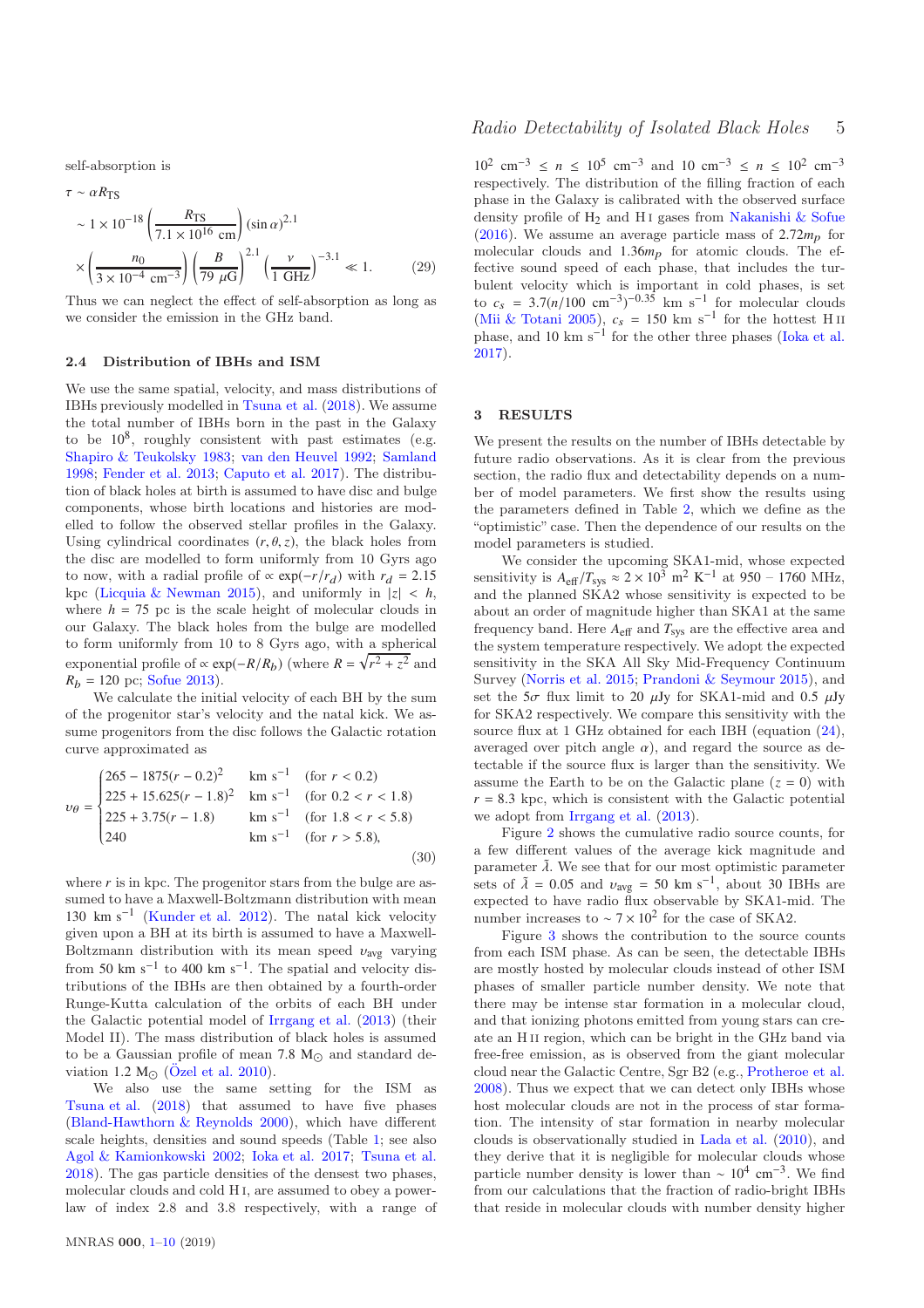$\equiv$ 

| Phase               |          | $n_1$ [cm <sup>-3</sup> ] $n_2$ [cm <sup>-3</sup> ] | $\beta$                  | $H_d$             | $c_s$ [km s <sup>-1</sup> ]                | $\xi(r = 8.3 \text{ kpc})$ |
|---------------------|----------|-----------------------------------------------------|--------------------------|-------------------|--------------------------------------------|----------------------------|
| Molecular clouds    | $10^2$   | 10 <sup>5</sup>                                     | 2.8                      |                   | 75 pc $3.7(n/100 \text{ cm}^{-3})^{-0.35}$ | 0.0004                     |
| Cold H <sub>I</sub> | $10^{1}$ | 10 <sup>2</sup>                                     | 3.8                      | $150~\mathrm{pc}$ | 10                                         | 0.026                      |
| Warm H <sub>I</sub> | 0.3      |                                                     |                          | $500~\mathrm{pc}$ | 10                                         | 0.46                       |
| Warm H II           | 0.15     |                                                     | $\overline{\phantom{m}}$ | $1 \; \text{kpc}$ | 10                                         | 0.16                       |
| Hot HII             | 0.002    |                                                     | $\overline{\phantom{0}}$ | 3 kpc             | 150                                        | 0.37                       |

<span id="page-5-0"></span>Table 1. Summary of the ISM phases adopted in this work. We assume a power-law distribution for the number density for molecular clouds and cold HI in the range  $n_1 < n < n_2$  with an index  $\beta$ , but assume a single density for the other three phases. The parameters  $H_d$  and  $c_s$  are the disc scale heights [\(Agol & Kamionkowski 2002](#page-8-12)) and effective sound speeds [\(Mii & Totani 2005](#page-8-14); [Ioka et al. 2017\)](#page-8-16) respectively. The filling fraction ξ of each phase obtained from our modelling depends on the location in the Galaxy (see [Tsuna et al.](#page-9-7) [2018](#page-9-7) for details), and here the values of  $\xi$  at the Sun's location ( $r = 8.3$  kpc) are shown.

| Parameters on Accretion Flow                                  |        |
|---------------------------------------------------------------|--------|
| Parameter characterizing outflow in equation (7) $(\lambda)$  | 0.05   |
| Innermost radius of accretion disc $(r_{\text{in}})$          | $3r_S$ |
| Parameters on Shock Microphysics                              |        |
| Magnetic-field amplification efficiency $(\epsilon_R)$        | 0.1    |
| Energy fraction given to non-thermal electrons $(\epsilon_e)$ | 0.1    |
| Power-law index of non-thermal electrons $(q)$                | 2      |
| Bohm diffusion factor $(\eta)$                                | 10     |
|                                                               |        |

<span id="page-5-1"></span>Table 2. Model parameters used for our "optimistic" case.

than ∼  $10^4$  cm<sup>-3</sup> (thus difficult to detect) is ~ 10 per cent for SKA1 and ∼ 3 per cent for SKA 2, for our most optimistic parameter set of  $\tilde{\lambda} = 0.05$  and  $v_{avg} = 50$  km s<sup>-1</sup>. Although these numbers seem almost negligible, the fraction can be higher for more pessimistic parameter sets that would require higher particle number densities for detectable emission.

We also study the distance of the IBHs detectable by the two SKA phases. We show the results for the case of our most optimistic parameter sets in Figure [4.](#page-6-1) We find that the detectable IBHs are located near the Galactic Centre, due to the concentration of IBHs and the molecular clouds around the Galactic Centre (see [Tsuna et al. 2018](#page-9-7) for details). This shows that potential SKA surveys targeting IBHs can be more optimized by allocating more exposure time around the Galactic Centre. For example, in the case of SKA1-mid, a deeper survey focusing on  $\sim$  100 deg<sup>2</sup> around the Galactic Centre can enhance the sensitivity by an order of magnitude [\(Prandoni & Seymour 2015](#page-9-19); see their figure 1 bottom panel), and can increase the number of detections by up to an order of magnitude (see Fig. [2\)](#page-5-2).

Among the parameters listed in Table [2,](#page-5-1) the uncertain parameters that can greatly alter the results are  $\tilde{\lambda}, \epsilon_B, \epsilon_e$ , and *q*. To see the dependence of our results on these four parameters, we calculate the number of detections by varying each parameter, while keeping the other parameters same as in Table [2.](#page-5-1) The results are shown in Figures  $5 - 8$  $5 - 8$ . The number of detectable sources is reduced by almost three orders of magnitude when considering the most pessimistic value of  $\epsilon_e$ , by roughly two orders of magnitude when for the most pessimistic  $\epsilon_B$  or  $q$ , and by at most an order of magnitude for the most pessimistic  $\tilde{\lambda}$ . Assuming values of the phenomenological parameters  $\epsilon_e$  and  $\epsilon_B$  implied from other observations, e.g.  $\epsilon_e \sim 0.1$ ,  $\epsilon_B \sim 0.01$  obtained from observations of afterglows of gamma-ray bursts (e.g. Mészáros



<span id="page-5-2"></span>Figure 2. Cumulative source counts of IBHs with radio flux (at 1 GHz) greater than  $F_v$ . The vertical lines show the expected sensitivity of SKA 1-mid and SKA2 in the mid-frequency band (∼ 1 GHz). We have assumed the parameters listed in Table [2,](#page-5-1) except for  $\tilde{\lambda}$  which we show two values 0.01 and 0.05.



<span id="page-5-3"></span>Figure 3. Same as the  $\tilde{\lambda} = 0.05$ ,  $v_{avg} = 50$  km s<sup>-1</sup> in Figure [2,](#page-5-2) but broken into contributions from each ISM phase. The flux of IBHs residing in the hot HII phase is too low to appear in this figure.

[2006](#page-8-45)) or  $\epsilon_e \sim 0.01$ ,  $\epsilon_B \sim 0.1$  obtained from radio and X-ray observations of Type IIb supernovae (e.g. [Maeda 2012](#page-8-46)), will both reduce the number of detectable IBHs by about an order of magnitude.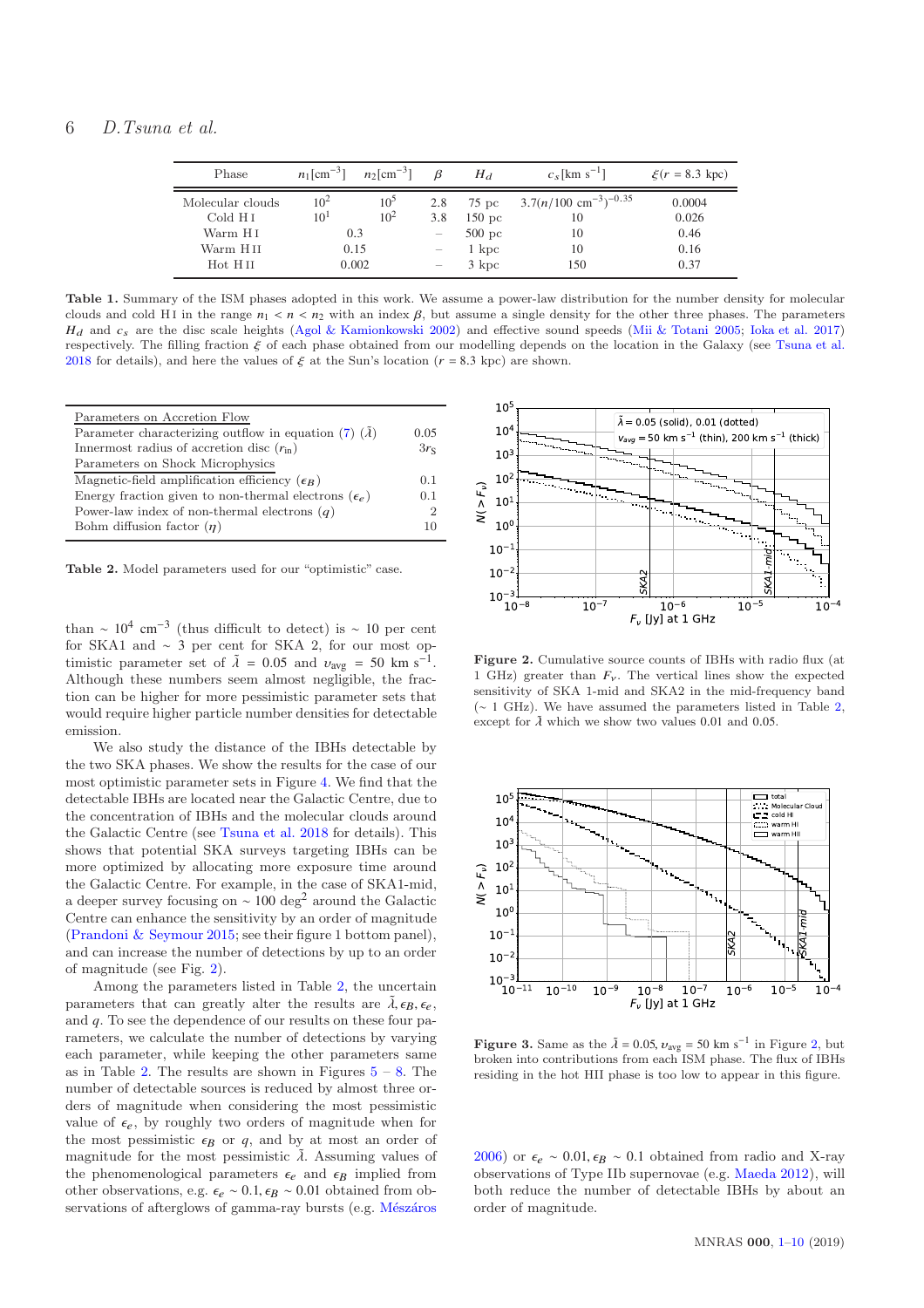

<span id="page-6-1"></span>Figure 4. Distribution of distance from Earth to IBHs detectable by all sky surveys with the two phases of SKA. For both of the distributions, we have assumed  $v_{\text{avg}} = 50 \text{ km s}^{-1}$  and the parameters listed in Table [2.](#page-5-1)

## <span id="page-6-0"></span>4 DISCUSSION

#### 4.1 Caveats

In this paper we consider a power-law model of the accretion disc, which is a very simplified approximation. Recent numerical works that solve the structure of RIAFs predict that the accretion flow has multiple components, where convection dominates in the inner region [\(Inayoshi et al.](#page-8-47) [2018](#page-8-47)). The resulting fraction of accreted matter that actually reaches a BH will be as small as  $10^{-3} \le \lambda \le 10^{-2}$ , and moreover the contribution from the fast outflow close to the BH becomes much smaller. These factors may lead to inefficient electron acceleration and radio emission.

This work put an upper bound on the mass accretion rate as  $\dot{M} < 0.1 \dot{M}_{\text{Edd}}$  for the BHs to be radio sources, assuming that only RIAFs are possible to generate this outflow and radio emission. The standard discs [\(Shakura & Sunyaev](#page-9-10) [1973](#page-9-10)) which have higher accretion rates than RIAFs are considered to not generate this kind of outflow due to efficient radiative cooling, but a slim disc model [\(Abramowicz et al.](#page-8-48) [1988](#page-8-48)), which have even higher accretion rates reaching the Eddington limit, has been considered to generate outflows [\(Shakura & Sunyaev 1973](#page-9-10); [Meier 1982](#page-8-49)). However, the fraction of IBHs that reach this huge amount of accretion rate is negligible.

## 4.2 Required Dynamic Range

In this work we have found that the detectable sources mainly reside near the Galactic Centre, with a typical distance of 0.1–1 kpc. This distance corresponds to an angular separation of roughly 0.7–7 degrees, for a source distance of  $\sim$  8 kpc. Thus with SKA's field of view of 1 deg<sup>2</sup>, there is a non-negligible possibility that the sources are contained in the same field of view as Sgr A\*, a bright radio source in the Galactic Centre. This possible high contrast gives a requirement on the dynamic range to detect the faint IBH.

The radio flux from Sgr A<sup>\*</sup> is ~ 0.6 Jy at 1 GHz [\(Falcke et al. 1998](#page-8-50)), and the typical flux at 1 GHz of a

strongest radio source outside Sgr A<sup>\*</sup> is ~ 0.16 Jy<sup>[2](#page-6-2)</sup>. Using the aforementioned sensitivities of SKA1-mid  $(20 \mu Jv)$  and SKA2 (0.5  $\mu$ Jy), we find that the required dynamic ranges to detect the faintest IBHs detectable by the SKA1-mid and SKA2 are 45 dB and 61 dB respectively for IBHs overlapping with Sgr A<sup>\*</sup>, and 39 dB and 55 dB respectively for IBHs not overlapping with Sgr A\*.

## 4.3 Foreground Emission from the Galactic Centre

The Galactic Centre is prominent in diffuse synchrotron foreground emission, which may be a problem for observing faint radio sources. However, this diffuse emission is in principle distinguishable from point sources like what we consider here, as interferometers like SKA measures the Fourier components of the brightness map. The fluctuation of the synchrotron emission would be observable by SKA and may become a contamination. Observing at higher frequencies than 1 GHz may help to mitigate this, as the foreground would be weaker and the angular resolution of SKA would be better. The flux from the IBH will be weaker at higher frequencies as well, with frequency dependence  $v^{-(q-1)/2}$ . Thus, it may be a better strategy to observe at higher frequencies if the electrons can be efficiently accelerated (*q* ∼ 2). The detailed evaluation on the observational strategies and their feasibility is beyond the scope of this paper, and we leave quantitative discussions to future work.

## 4.4 Possible Constraints on BH Natal Kicks

Little is known about the natal kicks of BHs and its mechanism (see [Belczynski et al. 2016](#page-8-51), for a review). Some works assume that natal kicks are inversely proportional to the mass of the BHs. This implies a natal kick velocity much lower than that of neutron stars (of typically  $\sim$  400 km s<sup>-1</sup>; [Hobbs et al. 2005](#page-8-52)). However, other works [\(Repetto et al.](#page-9-21) [2012](#page-9-21); [Repetto & Nelemans 2015](#page-9-22); [Repetto et al. 2017](#page-9-23)) claim that a fraction of the BHs require natal kicks of similar magnitude as neutron stars to reproduce the observed distribution of X-ray binaries in our Galaxy.

A non-detection of radio-emitting IBH candidates allows us to constrain the natal kicks, as the number of expected detections varies by almost 3 orders of magnitude within the range of  $v_{\text{avg}}$  we considered. For example, if we assume  $\epsilon_e = 0.01$ ,  $\epsilon_B = 0.1$ ,  $q = 2$  and  $\lambda = 0.05$ , a future non-detection by SKA2 will constrain  $v_{\text{avg}}$  to be  $v_{\text{avg}} \gtrsim 200 \text{ km s}^{-1}$  (see Figure [7\)](#page-7-2). A statistical constraint on BH natal kicks like this may give important implications on its mechanism.

## 4.5 Radio and Multi-Wavelength Follow-up

There are other kinds of sources that SKA can detect, including extragalactic sources such as active galactic nuclei and starburst galaxies. The angular resolution of SKA with a space-based VLBI ( $\sim$  100  $\mu$ as for a source of brightness  $\sim$  1  $\mu$ Jy; [Taylor 2008\)](#page-9-24) may help discriminate IBHs from

<span id="page-6-2"></span><sup>2</sup> [https://www.skatelescope.org/uploaded/12336\\_114\\_Memo\\_Condon.pdf](https://www.skatelescope.org/uploaded/12336_114_Memo_Condon.pdf)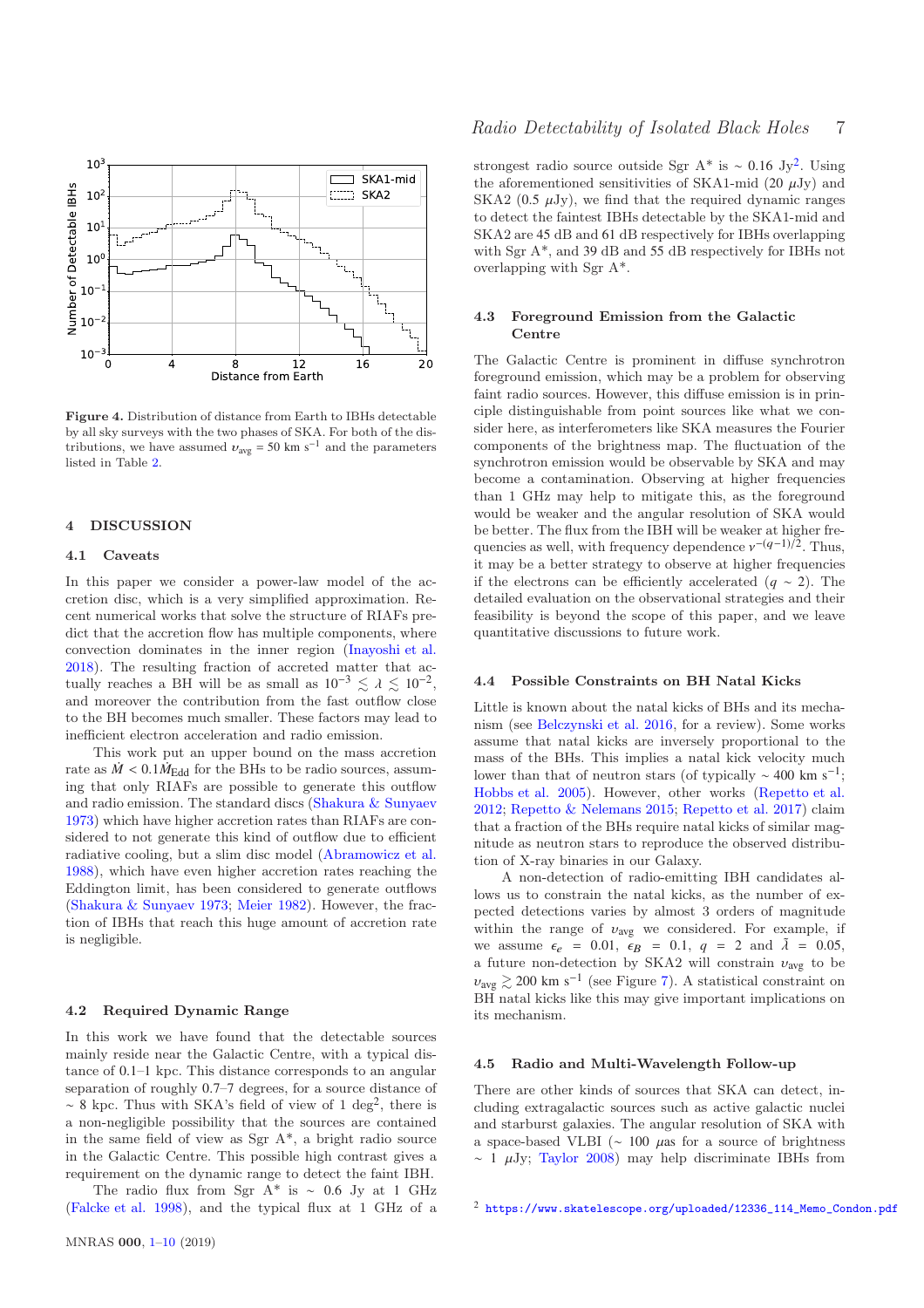

<span id="page-7-0"></span>Figure 5. Expected number of IBH detections by SKA1-mid and SKA2 for various mean values of kick magnitude, varying  $\lambda$  as a free parameter. We set other parameters the same as in Table [2.](#page-5-1)



<span id="page-7-2"></span>Figure 7. Same as Figure [5,](#page-7-0) but for the case of varying only  $\epsilon_e$ .

these extragalactic sources. Isolated BHs near the Galactic Centre (distance of ∼ 8 kpc) moving at a relative velocity of ~ 10 km s<sup>-1</sup> can have an offset as large as ~ 250  $\mu$ as yr<sup>-1</sup>, and a parallax of ~ 130  $\mu$ as yr<sup>-1</sup>. These are detectable by follow-up observations, in contrast to extragalactic sources that will have much smaller proper motions and parallaxes. This idea of measuring their proper motions has been previously demonstrated to be feasible by [Fender et al.](#page-8-7) [\(2013\)](#page-8-7) that considered the SKA detectability of more nearby BHs (within a distance  $\leq 250$  pc). Our results, based on realistic modeling of the BHs and the interstellar gas, predict that the detectable IBHs are rather near the Galactic Centre, which is a different population from [Fender et al.](#page-8-7) [\(2013](#page-8-7)). Although detecting the proper motions would be more difficult as it would be farther, the above simple estimation shows that it is possible to detect their proper motions by follow-up observations for at least a non-negligible fraction of detectable IBHs.

The high angular resolution may also be helpful to distinguish from X-ray binaries, in the case where the binary



**Figure 6.** Same as Figure [5,](#page-7-0) but for the case of varying only  $\epsilon_B$ .



<span id="page-7-1"></span>**Figure 8.** Same as Figure [5,](#page-7-0) but for the case of varying only  $q$ .

companion is too dim to be observed by optical or infrared telescopes. Furthermore, the detectability of the parallax can also help to obtain an accurate distance of the detectable IBHs. This will be a useful information, complementary to other probes, for knowing the Galactic distribution of black holes.

The accurate distance of the source can also be helpful for multi-wavelength followup. The radio emission depicted here contains many uncertain model parameters, but there are expectations that IBHs accreting from molecular clouds may be bright enough to be observable by hard X-ray surveys as well [\(Tsuna et al. 2018\)](#page-9-7). The obtained distance can be used to estimate the luminosity, and thus the accretion rate of the IBH. If we are able to know the properties of the host molecular cloud (e.g. temperature, density) from radio observations (as is done by CO observations in e.g., [Sanders et al. 1985\)](#page-9-25), it is possible to infer the mass of the BH. Although the inferred masses would contain significant uncertainties that possibly arise from e.g. the black hole velocity and the parameter  $\lambda$ , this can be an independent way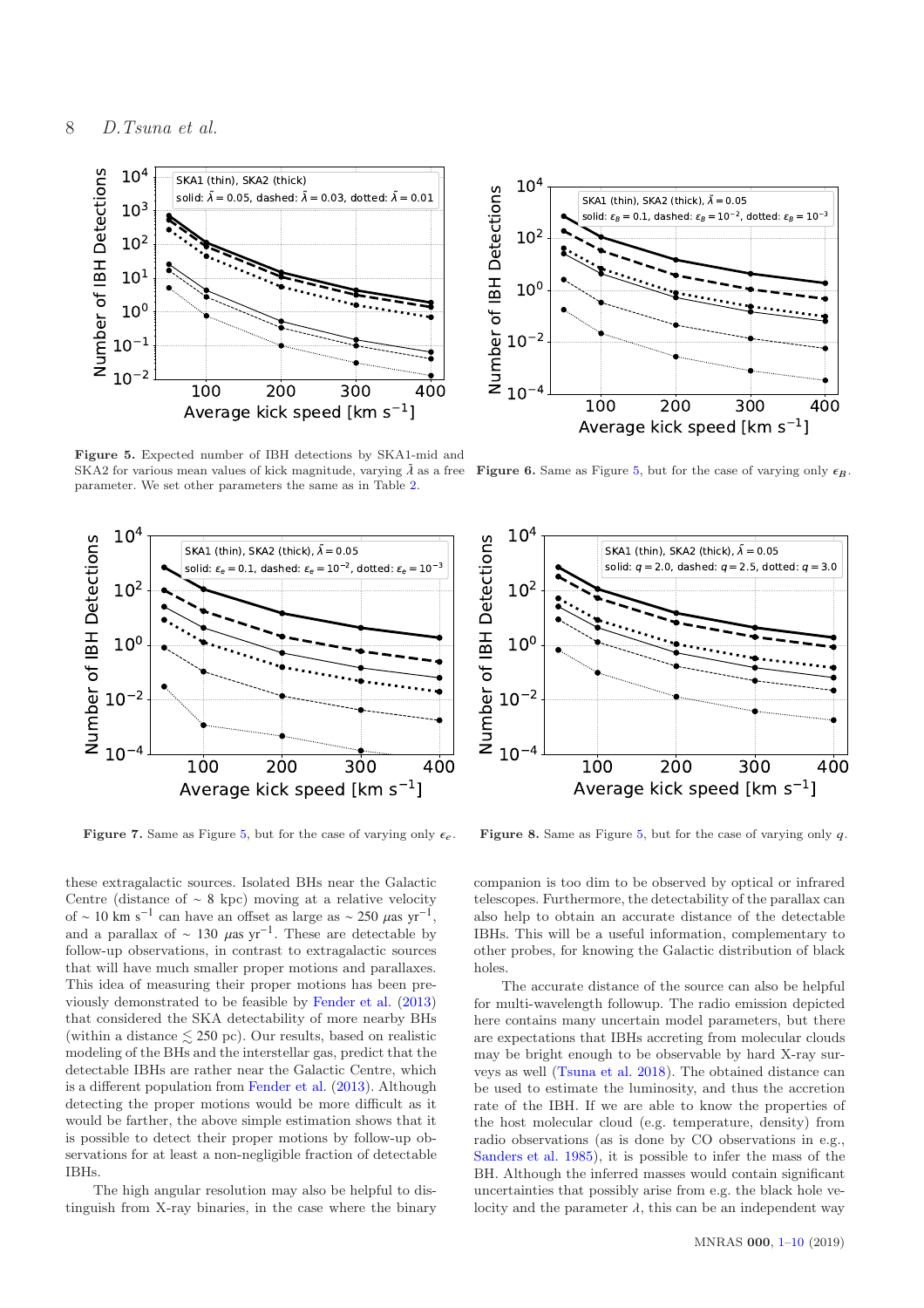to probe the mass function of stellar-mass black holes, which are so far only understood from binary systems.

## <span id="page-8-0"></span>5 CONCLUSIONS

If black holes accrete gas at accretion rates much smaller than the Eddington rate, outflows can be launched from the inner disc region. This condition is usually satisfied for accreting IBHs, that do not have companion stars but are considered to accrete material from the surrounding interstellar medium. In this work, we considered radio emission from the interaction of these outflows and the ISM, and studied its detectability by future radio observations. To obtain the radio luminosity distribution of IBHs, we have obtained the spatial and velocity distributions of IBHs through the calculation of the orbits.

We find that for our most optimistic parameters we can detect around 30 IBHs as radio sources by the upcoming SKA1-mid, and about 700 IBHs by the future SKA2. However we note that the results depend on the phenomenological parameters,  $\epsilon_{\rho}$  and  $\epsilon_{B}$ , which are determined from the microphysical processes occurring in collisionless shocks. Lower values of these parameters can significantly reduce the number of detectable IBHs, possibly making an IBH detection difficult even by these future radio observations.

One key advantage of radio observations is that we can accurately know the positions of the sources in the sky thanks to the high angular resolution. We find that distances of some of these detectable IBHs can be obtained via follow-up parallax measurements, which would be helpful in knowing the Galactic distribution of these black holes. Another significant point is that the characteristics of radio detectable IBHs and their host ISMs are similar to those of X-ray detectable IBHs studied in previous works (e.g., [Agol & Kamionkowski 2002;](#page-8-12) [Fender et al.](#page-8-7) [2013](#page-8-7); [Tsuna et al. 2018](#page-9-7)). This shows that, just like black holes in X-ray binaries, multi-wavelength observations are fruitful to further understand the properties of black holes in our Galaxy.

#### ACKNOWLEDGEMENTS

The authors thank the anonymous referee for his/her comments that improved this manuscript to a great extent. The authors also thank Keitaro Takahashi, Kazumi Kashiyama, and Riouhei Nakatani for valuable discussions. DT is supported by the Advanced Leading Graduate Course for Photon Science (ALPS) at the University of Tokyo, and by JSPS KAKENHI Grant Number 19J21578. NK is supported by the Hakubi project at Kyoto University.

#### REFERENCES

- <span id="page-8-1"></span>Abbott B. P., et al., 2016a, [Physical Review Letters,](http://dx.doi.org/10.1103/PhysRevLett.116.061102) [116, 061102](http://adsabs.harvard.edu/abs/2016PhRvL.116f1102A) Abbott B. P., et al., 2016b, [Physical Review Letters,](http://dx.doi.org/10.1103/PhysRevLett.116.241103) [116, 241103](http://adsabs.harvard.edu/abs/2016PhRvL.116x1103A)
- <span id="page-8-3"></span><span id="page-8-2"></span>Abbott B. P., et al., 2017a, [Physical Review Letters,](http://dx.doi.org/10.1103/PhysRevLett.118.221101) [118, 221101](http://adsabs.harvard.edu/abs/2017PhRvL.118v1101A)
- <span id="page-8-4"></span>Abbott B. P., et al., 2017b, [Physical Review Letters,](http://dx.doi.org/10.1103/PhysRevLett.119.141101) [119, 141101](http://adsabs.harvard.edu/abs/2017PhRvL.119n1101A)
- <span id="page-8-5"></span>Abbott B. P., et al., 2017c, [ApJ,](http://dx.doi.org/10.3847/2041-8213/aa9f0c) [851, L35](http://adsabs.harvard.edu/abs/2017ApJ...851L..35A)
- <span id="page-8-48"></span>Abramowicz M. A., Czerny B., Lasota J. P., Szuszkiewicz E., 1988, [ApJ,](http://dx.doi.org/10.1086/166683) [332, 646](http://adsabs.harvard.edu/abs/1988ApJ...332..646A)

<span id="page-8-12"></span>Agol E., Kamionkowski M., 2002, [MNRAS,](http://dx.doi.org/10.1046/j.1365-8711.2002.05523.x) [334, 553](http://cdsads.u-strasbg.fr/abs/2002MNRAS.334..553A)

- <span id="page-8-11"></span>Armitage P. J., Natarajan P., 1999, [ApJ,](http://dx.doi.org/10.1086/312261) [523, L7](http://adsabs.harvard.edu/abs/1999ApJ...523L...7A)
- <span id="page-8-34"></span>Baganoff F. K., et al., 2003, [ApJ,](http://dx.doi.org/10.1086/375145) [591, 891](http://adsabs.harvard.edu/abs/2003ApJ...591..891B)
- <span id="page-8-15"></span>Barkov M. V., Khangulyan D. V., Popov S. B., 2012, [MNRAS,](http://dx.doi.org/10.1111/j.1365-2966.2012.22029.x) [427, 589](http://adsabs.harvard.edu/abs/2012MNRAS.427..589B)
- <span id="page-8-51"></span>Belczynski K., Repetto S., Holz D. E., O'Shaughnessy R., Bulik T., Berti E., Fryer C., Dominik M., 2016, [ApJ,](http://dx.doi.org/10.3847/0004-637X/819/2/108) [819, 108](http://adsabs.harvard.edu/abs/2016ApJ...819..108B)
- <span id="page-8-42"></span>Bland-Hawthorn J., Reynolds R., 2000, Gas in Galaxies, [doi:10.1888/0333750888/2636.](http://dx.doi.org/10.1888/0333750888/2636. )
- <span id="page-8-22"></span>Blandford R. D., Begelman M. C., 1999, [MNRAS,](http://dx.doi.org/10.1046/j.1365-8711.1999.02358.x) [303, L1](http://cdsads.u-strasbg.fr/abs/1999MNRAS.303L...1B)
- <span id="page-8-35"></span>Blandford R., Eichler D., 1987, [Phys. Rep.,](http://dx.doi.org/10.1016/0370-1573(87)90134-7) [154, 1](http://adsabs.harvard.edu/abs/1987PhR...154....1B)
- <span id="page-8-31"></span>Bondi H., 1952, [MNRAS,](http://dx.doi.org/10.1093/mnras/112.2.195) [112, 195](http://cdsads.u-strasbg.fr/abs/1952MNRAS.112..195B)
- <span id="page-8-9"></span><span id="page-8-6"></span>Campana S., Pardi M. C., 1993, A&A, [277, 477](http://adsabs.harvard.edu/abs/1993A%26A...277..477C) Caputo D. P., de Vries N., Patruno A., Portegies Zwart S., 2017,
- [MNRAS,](http://dx.doi.org/10.1093/mnras/stw3336) [468, 4000](http://adsabs.harvard.edu/abs/2017MNRAS.468.4000C)
- <span id="page-8-23"></span><span id="page-8-18"></span>Chisholm J. R., Dodelson S., Kolb E. W., 2003, [ApJ,](http://dx.doi.org/10.1086/377628) [596, 437](http://cdsads.u-strasbg.fr/abs/2003ApJ...596..437C) Corbel S., Nowak M. A., Fender R. P., Tzioumis A. K., Markoff
- S., 2003, [A&A,](http://dx.doi.org/10.1051/0004-6361:20030090) [400, 1007](http://adsabs.harvard.edu/abs/2003A%26A...400.1007C) Corbel S., Coriat M., Brocksopp C., Tzioumis A. K., Fender R. P.,
- <span id="page-8-26"></span>Tomsick J. A., Buxton M. M., Bailyn C. D., 2013, [MNRAS,](http://dx.doi.org/10.1093/mnras/sts215) [428, 2500](http://adsabs.harvard.edu/abs/2013MNRAS.428.2500C)
- <span id="page-8-29"></span>Coriat M., et al., 2011, [MNRAS,](http://dx.doi.org/10.1111/j.1365-2966.2011.18433.x) [414, 677](http://adsabs.harvard.edu/abs/2011MNRAS.414..677C)
- <span id="page-8-50"></span>Falcke H., Goss W. M., Matsuo H., Teuben P., Zhao J.-H., Zylka R., 1998, [ApJ,](http://dx.doi.org/10.1086/305687) [499, 731](https://ui.adsabs.harvard.edu/abs/1998ApJ...499..731F)
- <span id="page-8-27"></span>Fender R. P., 2001, [MNRAS,](http://dx.doi.org/10.1046/j.1365-8711.2001.04080.x) [322, 31](http://adsabs.harvard.edu/abs/2001MNRAS.322...31F)
- <span id="page-8-7"></span>Fender R. P., Maccarone T. J., Heywood I., 2013, [MNRAS,](http://dx.doi.org/10.1093/mnras/sts688) [430, 1538](http://cdsads.u-strasbg.fr/abs/2013MNRAS.430.1538F)
- <span id="page-8-10"></span>Fujita Y., Inoue S., Nakamura T., Manmoto T., Nakamura K. E., 1998, [ApJ,](http://dx.doi.org/10.1086/311220) [495, L85](http://cdsads.u-strasbg.fr/abs/1998ApJ...495L..85F)
- <span id="page-8-24"></span>Gallo E., Fender R. P., Pooley G. G., 2003, [MNRAS,](http://dx.doi.org/10.1046/j.1365-8711.2003.06791.x) [344, 60](http://adsabs.harvard.edu/abs/2003MNRAS.344...60G)
- <span id="page-8-25"></span>Gallo E., Fender R. P., Miller-Jones J. C. A., Merloni A., Jonker P. G., Heinz S., Maccarone T. J., van der Klis M., 2006, [MNRAS,](http://dx.doi.org/10.1111/j.1365-2966.2006.10560.x) [370, 1351](http://adsabs.harvard.edu/abs/2006MNRAS.370.1351G)
- <span id="page-8-30"></span>Gallo E., Miller B. P., Fender R., 2012, [MNRAS,](http://dx.doi.org/10.1111/j.1365-2966.2012.20899.x) [423, 590](http://adsabs.harvard.edu/abs/2012MNRAS.423..590G)
- <span id="page-8-52"></span>Hobbs G., Lorimer D. R., Lyne A. G., Kramer M., 2005, [MNRAS,](http://dx.doi.org/10.1111/j.1365-2966.2005.09087.x) [360, 974](http://adsabs.harvard.edu/abs/2005MNRAS.360..974H)
- <span id="page-8-20"></span>Ichimaru S., 1977, [ApJ,](http://dx.doi.org/10.1086/155314) [214, 840](http://adsabs.harvard.edu/abs/1977ApJ...214..840I)
- <span id="page-8-47"></span>Inayoshi K., Ostriker J. P., Haiman Z., Kuiper R., 2018, [MNRAS,](http://dx.doi.org/10.1093/mnras/sty276) [476, 1412](http://adsabs.harvard.edu/abs/2018MNRAS.476.1412I)
- <span id="page-8-16"></span>Ioka K., Matsumoto T., Teraki Y., Kashiyama K., Murase K., 2017, [MNRAS,](http://dx.doi.org/10.1093/mnras/stx1337) [470, 3332](http://adsabs.harvard.edu/abs/2017MNRAS.470.3332I)
- <span id="page-8-41"></span>Irrgang A., Wilcox B., Tucker E., Schiefelbein L., 2013, [A&A,](http://dx.doi.org/10.1051/0004-6361/201220540) [549, A137](http://adsabs.harvard.edu/abs/2013A%26A...549A.137I)
- <span id="page-8-38"></span>Kashiyama K., Hotokezaka K., Murase K., 2018, [MNRAS,](http://dx.doi.org/10.1093/mnras/sty1145) [478, 2281](http://adsabs.harvard.edu/abs/2018MNRAS.478.2281K)
- <span id="page-8-32"></span>Kato S., Fukue J., Mineshige S., 2008, Black-Hole Accretion Disks — Towards a New Paradigm —, Kyoto University Press (Kyoto, Japan)
- <span id="page-8-37"></span>Kimura S. S., Murase K., Mészáros P., 2017, [ApJ,](http://dx.doi.org/10.3847/1538-4357/aa989b) [851, 52](http://adsabs.harvard.edu/abs/2017ApJ...851...52K)
- <span id="page-8-28"></span>Körding E. G., Fender R. P., Migliari S., 2006, *MNRAS*, [369, 1451](http://adsabs.harvard.edu/abs/2006MNRAS.369.1451K) Kunder A., et al., 2012, [AJ,](http://dx.doi.org/10.1088/0004-6256/143/3/57) [143, 57](http://adsabs.harvard.edu/abs/2012AJ....143...57K)
- <span id="page-8-40"></span>
- <span id="page-8-44"></span>Lada C. J., Lombardi M., Alves J. F., 2010, [ApJ,](http://dx.doi.org/10.1088/0004-637X/724/1/687) [724, 687](https://ui.adsabs.harvard.edu/abs/2010ApJ...724..687L)
- <span id="page-8-39"></span>Licquia T. C., Newman J. A., 2015, [ApJ,](http://dx.doi.org/10.1088/0004-637X/806/1/96) [806, 96](http://adsabs.harvard.edu/abs/2015ApJ...806...96L)
- <span id="page-8-13"></span>Maccarone T. J., 2005, [MNRAS,](http://dx.doi.org/10.1111/j.1745-3933.2005.00039.x) [360, L30](http://adsabs.harvard.edu/abs/2005MNRAS.360L..30M) Maeda K., 2012, [ApJ,](http://dx.doi.org/10.1088/0004-637X/758/2/81) [758, 81](http://adsabs.harvard.edu/abs/2012ApJ...758...81M)
- <span id="page-8-46"></span>Matsumoto T., Teraki Y., Ioka K., 2018, [MNRAS,](http://dx.doi.org/10.1093/mnras/stx3148) [475, 1251](http://adsabs.harvard.edu/abs/2018MNRAS.475.1251M)
- <span id="page-8-17"></span>McDowell J., 1985, [MNRAS,](http://dx.doi.org/10.1093/mnras/217.1.77) [217, 77](http://adsabs.harvard.edu/abs/1985MNRAS.217...77M)
- <span id="page-8-8"></span>
- <span id="page-8-49"></span>Meier D. L., 1982, [ApJ,](http://dx.doi.org/10.1086/159942) [256, 681](http://adsabs.harvard.edu/abs/1982ApJ...256..681M)
- <span id="page-8-45"></span>Mészáros P., 2006, [Reports on Progress in Physics,](http://dx.doi.org/10.1088/0034-4885/69/8/R01) [69, 2259](http://adsabs.harvard.edu/abs/2006RPPh...69.2259M)
- <span id="page-8-14"></span>Mii H., Totani T., 2005, [ApJ,](http://dx.doi.org/10.1086/430942) [628, 873](http://adsabs.harvard.edu/abs/2005ApJ...628..873M)
- <span id="page-8-19"></span>Muno M. P., Bauer F. E., Bandyopadhyay R. M., Wang Q. D., 2006, [ApJS,](http://dx.doi.org/10.1086/504798) [165, 173](http://cdsads.u-strasbg.fr/abs/2006ApJS..165..173M)
- <span id="page-8-36"></span>Murase K., Kashiyama K., Mészáros P., Shoemaker I., Senno N., 2016, [ApJ,](http://dx.doi.org/10.3847/2041-8205/822/1/L9) [822, L9](http://adsabs.harvard.edu/abs/2016ApJ...822L...9M)
- <span id="page-8-43"></span>Nakanishi H., Sofue Y., 2016, [PASJ,](http://dx.doi.org/10.1093/pasj/psv108) [68, 5](http://cdsads.u-strasbg.fr/abs/2016PASJ...68....5N)
- <span id="page-8-33"></span>Narayan R., 2005, [Ap&SS,](http://dx.doi.org/10.1007/s10509-005-1178-7) [300, 177](https://ui.adsabs.harvard.edu/#abs/2005Ap&SS.300..177N)
- <span id="page-8-21"></span>Narayan R., Yi I., 1995, [ApJ,](http://dx.doi.org/10.1086/176343) [452, 710](http://adsabs.harvard.edu/abs/1995ApJ...452..710N)